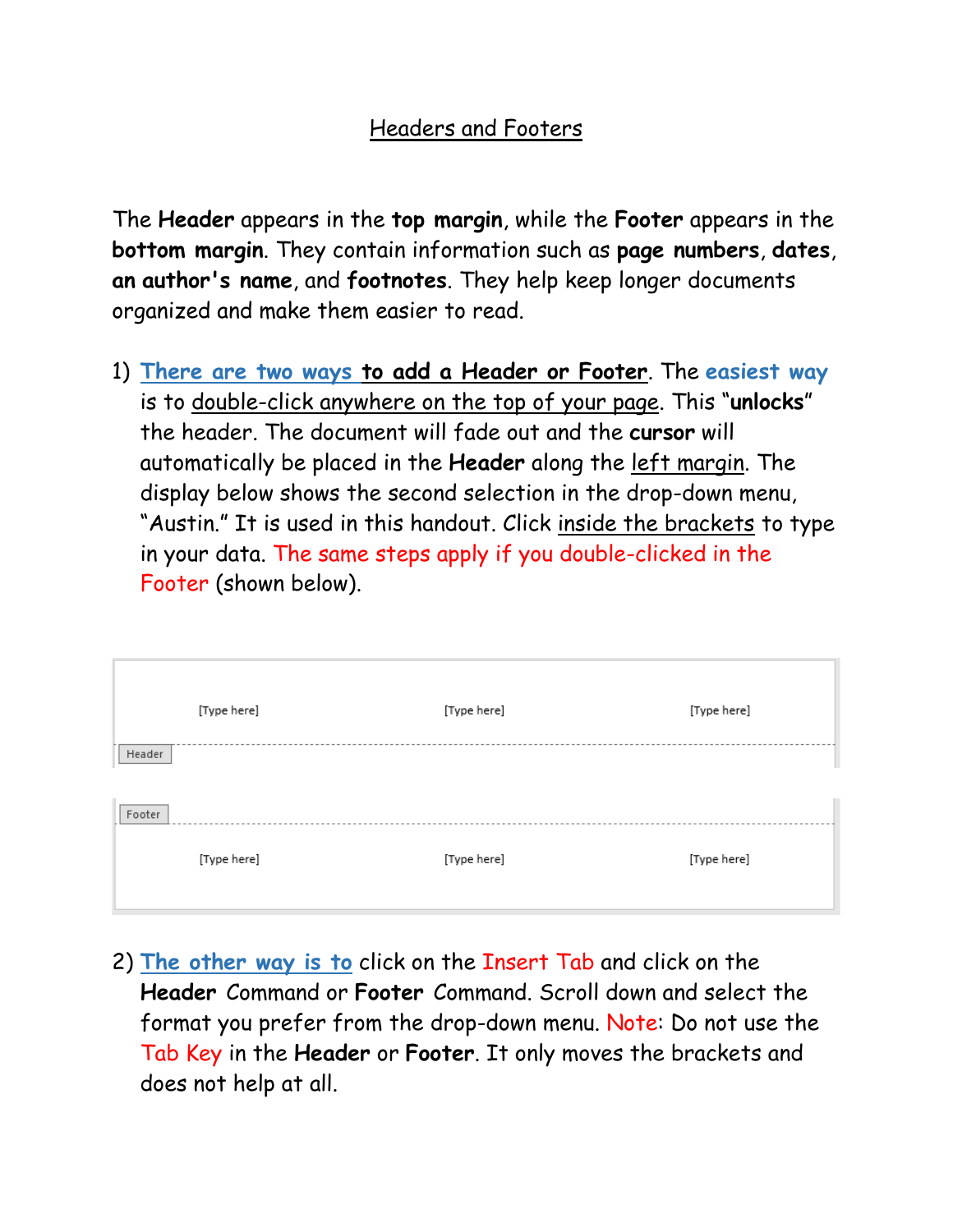- 3) **There are three ways to close** the **Header** and **Footer**.
	- a)When you are finished entering data in the **Header** or **Footer**, double-click alongside the left or right margin of your document,
	- b) or press the **Esc** key, located in the far upper left corner of the keyboard,
	- c) or while the cursor is still in the header or footer, click on the **Close Header and Footer** Command seen on the right end of the ribbon that appears above your document.



Note: Text entered in the Header or Footer will **automatically** appear on **each page** of the document.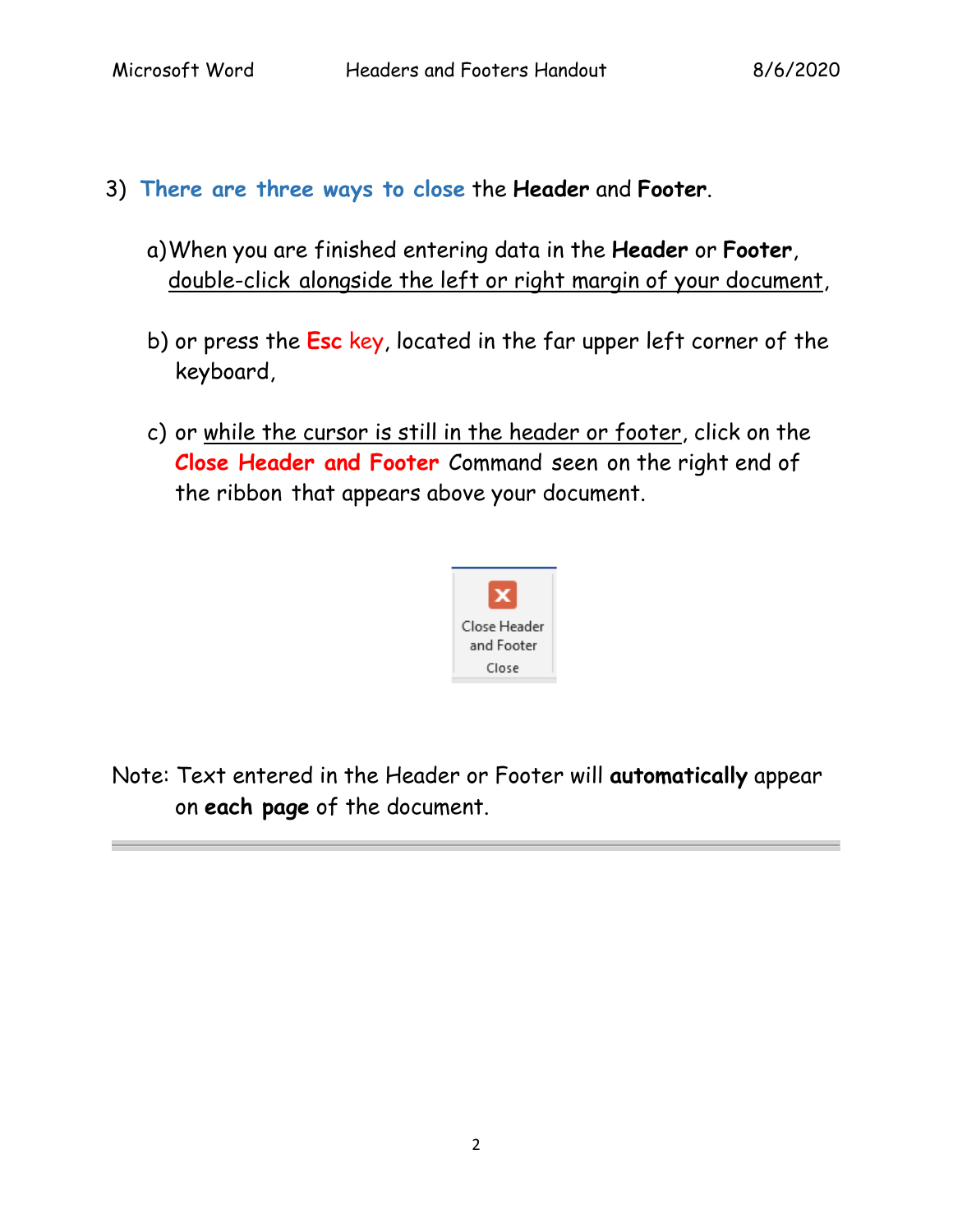## To Remove the Header or Footer

- 1) To remove all information contained in a Header, click the **Header** Command and select **Remove Header** found at the bottom of the drop-down menu, as seen in the display below.
- 2) To remove a Footer, use the **Footer** Command and select **Remove Footer** also found at the bottom of the **Footer** drop-down menu.
- 3) The **Edit Header** or **Edit Footer** can be found on these drop-down menus, too, as seen in the display sample below.

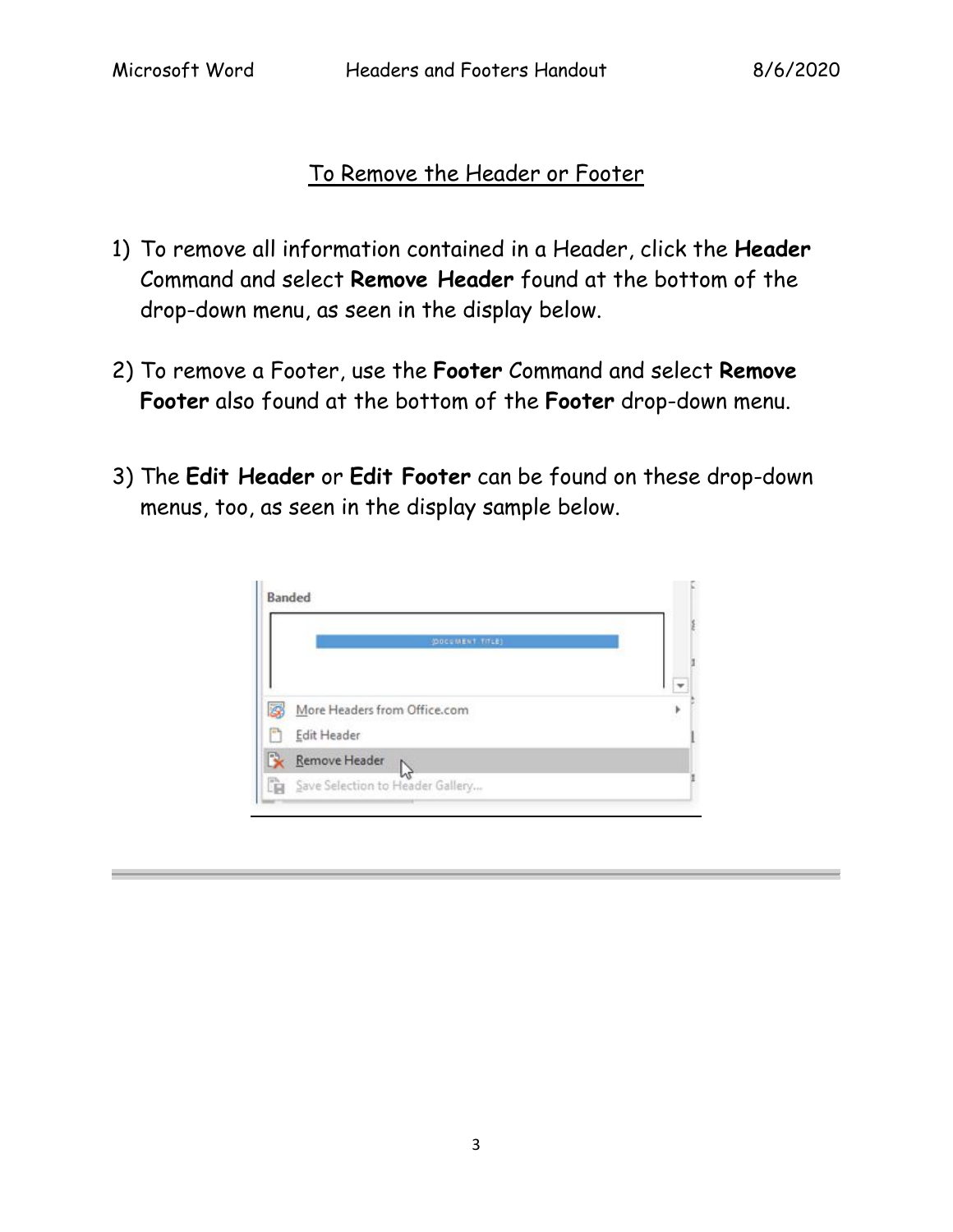### To Add or Remove Page Numbers

1) **To add page numbers**, click on the **Insert Tab**. Click on the **Page Number** Command located in the **Header & Footer** Group.



- a) **Hover** your **arrow** up and down the list. You can choose to place your page numbers on the top, the bottom, or along either margin. After selecting, move the arrow to the right and hover the arrow up and down that menu. Click on your selection.
- 2) **To start with 1 on the second page**, go to the Insert Tab, click on Page Number, click on Format Page Numbers at the bottom of the menu, and set Start at 0 (zero). Click OK. When done, **Close Header & Footer**, or press the Esc Key.
- 3) **To remove all the page numbers**, click on the **Insert Tab**, click on the **Page Number** Command, scroll down to the bottom of the dropdown menu and click on **Remove Page Numbers**. (Seen on the display above.)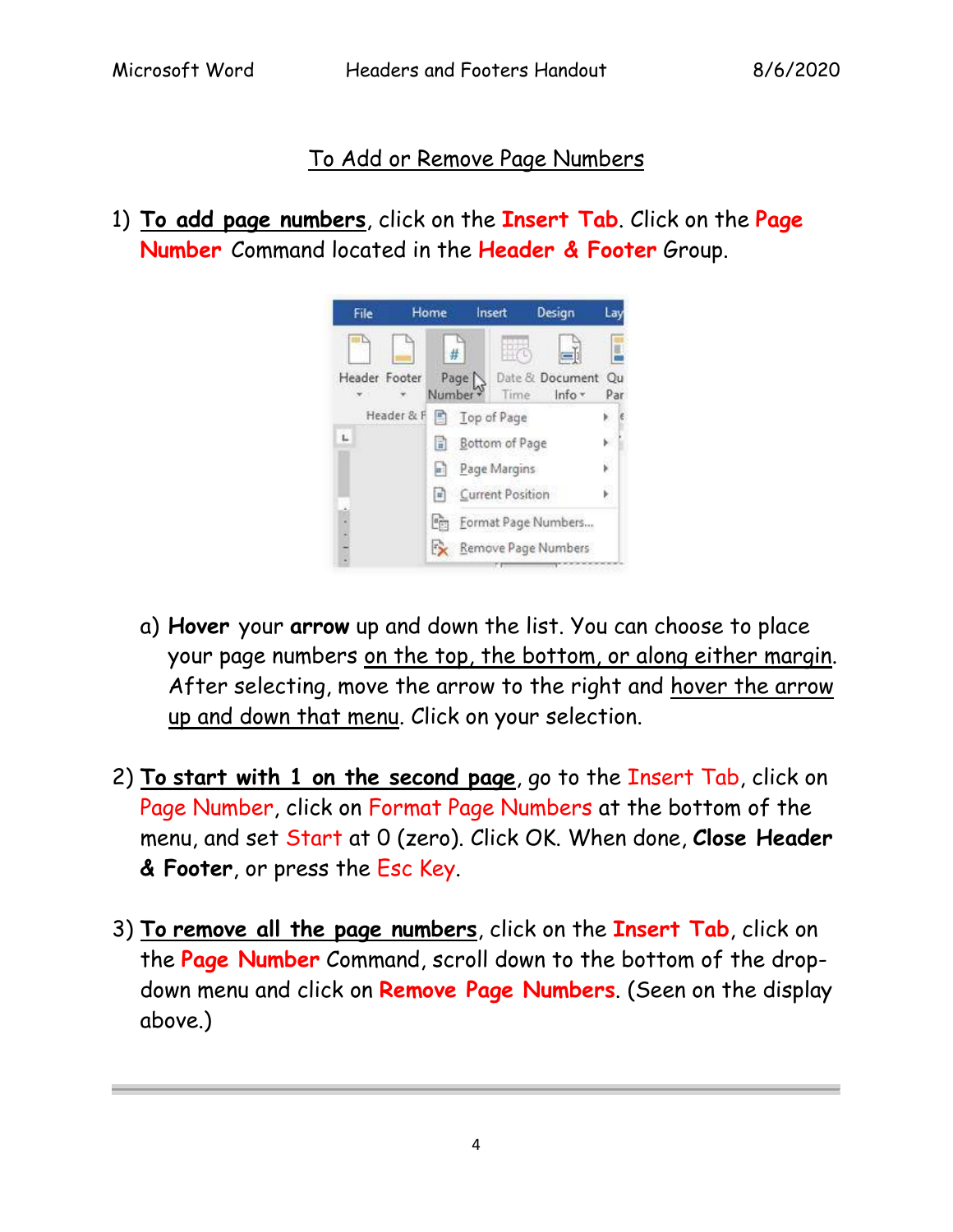## Inserting the Date or Time into a Header or Footer

It's useful to include the **date or time** in the Header or Footer. You may want your document to show the **date when it was created**. Or you may want to show the **date when it was printed**. You can do this by setting it to **update automatically**. By doing this, you will always be able to tell which version of your document is the most recent after you edit and save it, or print it.

The steps for inserting the Date or Time are different depending on the version of Microsoft Word that you have installed on your laptop.

- 1) **If you have the latest version** of Microsoft Office, you **Doubleclick** anywhere on the **Header** or **Footer** to **unlock** it.
	- a) A navy-colored Header & Footer Tools Tab should appear at the top center of your screen. Below that tab you will see a Design Tab that is not the same tab displayed at the top of the screen, where the tab names are in white letters.
	- b) Place the cursor in the Header or Footer inside one of the brackets.
	- c) On this new ribbon click on the **Date and Time** Command located in the **Insert** Group to the left (next to the Header & Footer Group). A **Dialog Box** appears like the one displayed on the next page. Select the desired **date** or **time format**.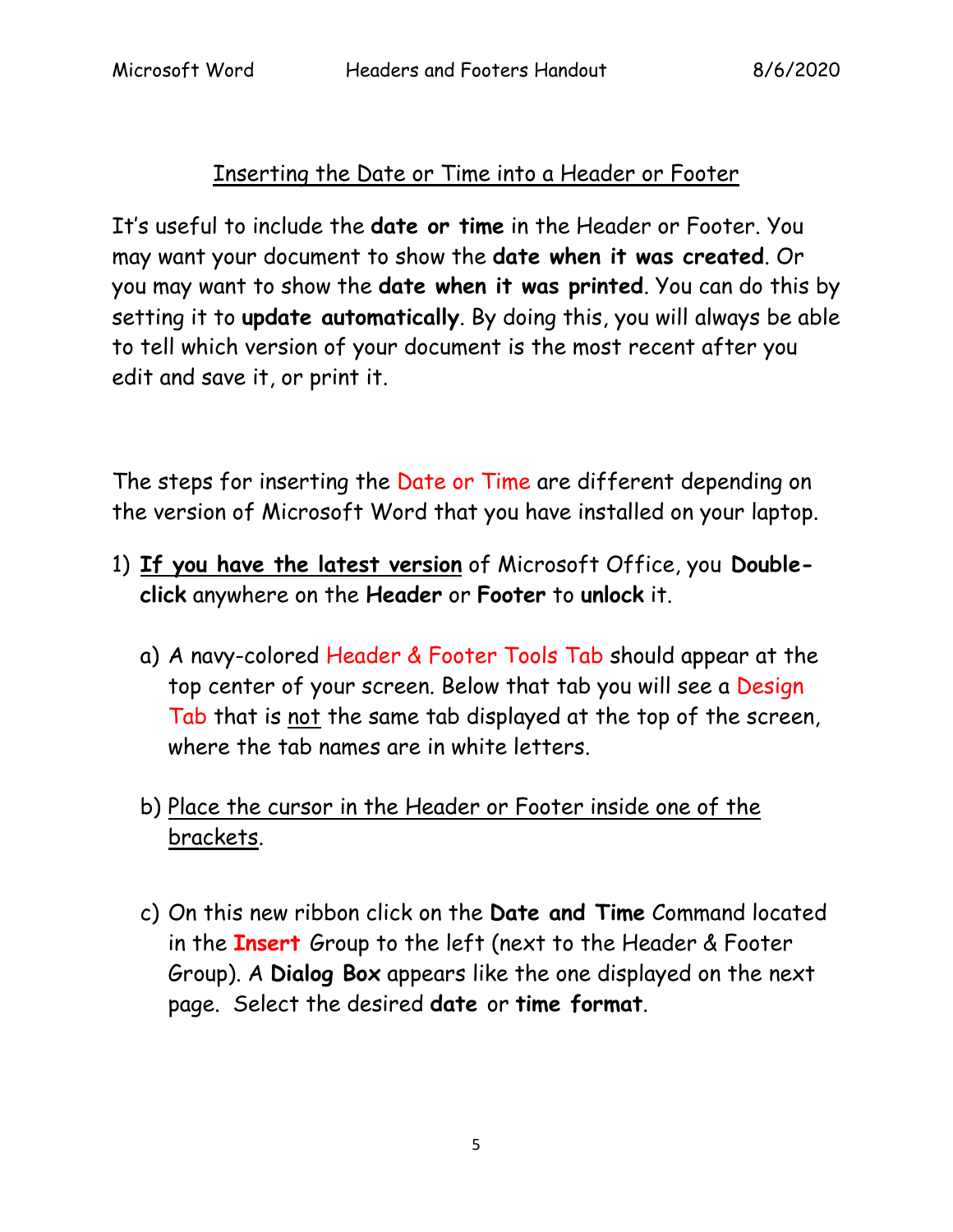| Date and Time                                                                                                                                                                            |           | ?                    | X                       |        |
|------------------------------------------------------------------------------------------------------------------------------------------------------------------------------------------|-----------|----------------------|-------------------------|--------|
| Available formats:                                                                                                                                                                       | Language: |                      |                         |        |
| 12/21/15<br>Monday, December 21, 2015<br>December 21, 2015<br>12/21/2015                                                                                                                 | ×         |                      | English (United States) | $\vee$ |
| 2015-12-21<br>21-Dec-15<br>12.21.15<br>Dec. 21, 15<br>21 December 2015<br>December 15<br>Dec-15<br>12/21/15 3:23 PM<br>12/21/15 3:23:35 PM<br>3:23 PM<br>3:23:35 PM<br>15:23<br>15:23:35 |           |                      |                         |        |
|                                                                                                                                                                                          |           | Update automatically |                         |        |
| Set As Default                                                                                                                                                                           |           | OK                   |                         | Cancel |

There is a box in the lower right-hand corner next to **Update Automatically**. Check this box if you want the date to change every time you open the document. If you don't want the date to change, leave this option unchecked. Click **OK**.

2) **Other versions** may have the Date & Time Command placed in a vertical list to the right in the **Text** Group, as seen in the display. Click on the Date & Time Command and click on your selection.